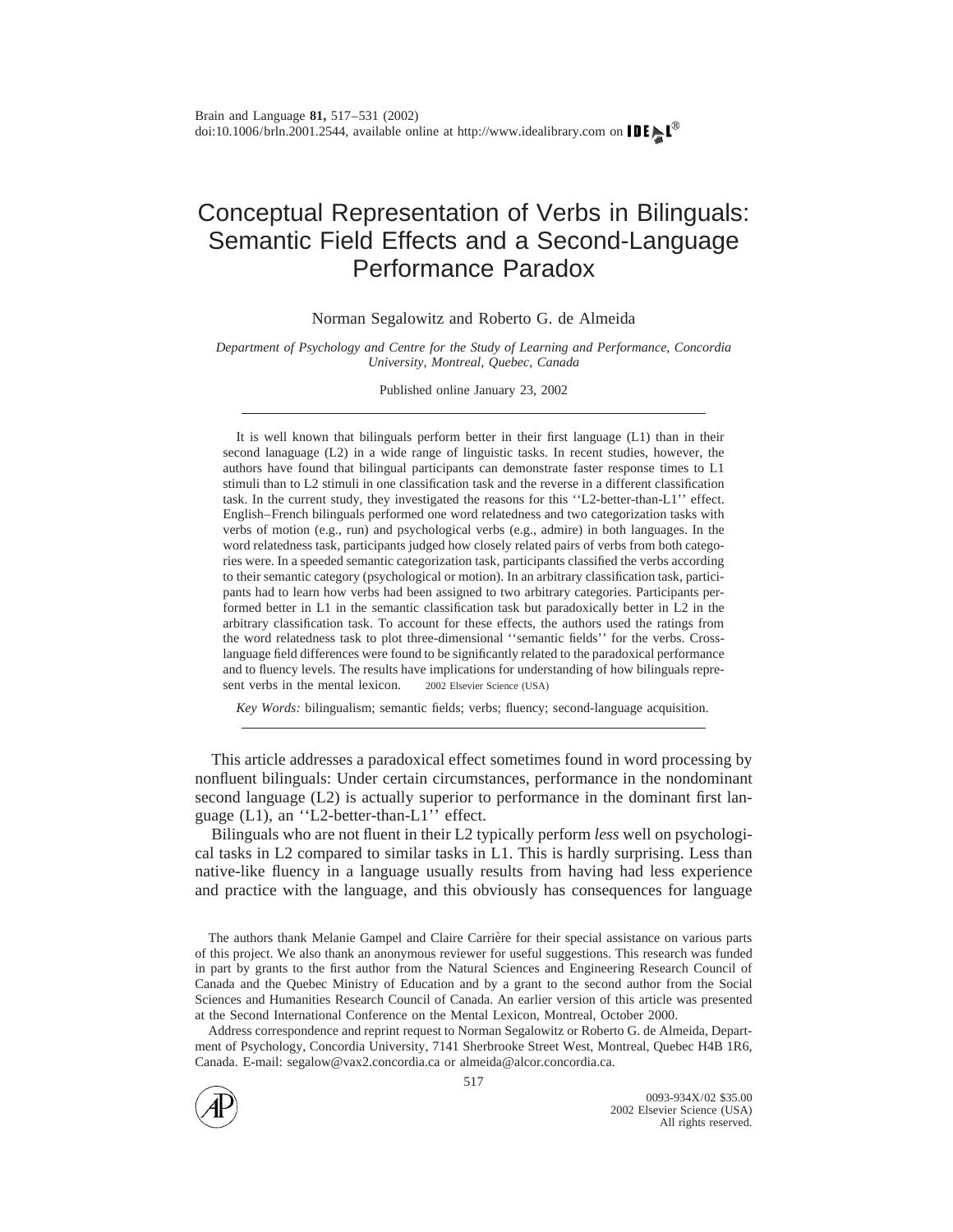performance from an information processing point of view (Segalowitz, 2000). For example, Favreau, Komoda, and Segalowitz (1980) found that more processing time in L2 than in L1 was required to obtain a word superiority effect, where identification of a briefly presented letter is superior when it is embedded in a real word than when it is presented alone. This result suggests that there is weaker top-down processing in L2 reading by weak bilinguals. Favreau and Segalowitz (1982) found that bilinguals who read more slowly in L2 than in L1 also required L2 spoken language to be slower in order to comprehend it as well as in L1, which again is evidence of reduced information processing skill in the weaker language. Favreau and Segalowitz (1983), using an adaptation of Neely's (1977) primed lexical decision task, found that readers who were generally slower when reading in L2 than in L1 did not possess automatic single word recognition in L2 but did in L1. Phonological recoding during the reading of single words and sentences was also found to be weaker in L2 than in L1 (Segalowitz  $\&$  Hébert, 1990). Other authors also have documented important information processing differences between dominant L1 and nondominant L2 (McLaughlin, 1998), differences that may shed light on how bilinguals' lexicons may be organized (e.g., Kroll, 1993; Kroll & de Groot, 1997) and on how individual differences in L2 ability may arise (Miyake & Friedman, 1998).

Recently, we came across an example in our own research in which performance by nonfluent bilinguals in their nondominant L2 was actually *superior* to performance in their L1 (Segalowitz  $\&$  Frenkiel, in preparation). In this study bilinguals had to make judgments about single words presented in a task modeled after Rogers and Monsell's (1995) alternating runs paradigm for studying task switching. In this paradigm, subjects have to change the focus of their attention by switching from one task instruction set to another during the course of the experiment. In our study, participants were preselected on the basis of performance in a screening task; their reaction times (RTs) to classify 100 different nouns as referring to living or nonliving objects had to be faster in L1 than in L2 to remain in the study. Then, in the main experiment, they had to classify 16 words, presented one at a time, across more than 500 trials in separate L1 and L2 blocks. The classification task here involved deciding whether the word referred to an earlier or later moment in time (time adverbials such as *now, soon, later,* and *never*) or was a word that is often used to refer to the presence or absence of a causal link between two propositions (conjunctions such as *because, consequently, despite,* and *although*). While the main result of that study demonstrated L2 task-switching ability to be related to fluency, it is a secondary result of that study that is of special interest here. All of the participants in that study were slower to classify L2 words than L1 words as referring to living or nonliving things, yet they were *faster,* overall, in the task-switching example in L2 than in L1.

The paradox posed by this finding is the following. If cognitive processing underlying word reading is generally superior in L1 compared to L2 (Favreau & Segalowitz, 1983; Segalowitz & Hébert, 1990; Segalowitz, Poulsen, & Komoda, 1991), then surely performance should be faster in L1 than in L2 in the task-switching example described above. In reviewing all of the cases in which we have obtained this paradoxical effect, the following pattern seems to emerge: L1 performance was faster than L2 performance when the task did not involve repetition of stimulus words and when the stimulus word set was large, and the reverse was true when the stimulus word set was small and the same words were used over and over again. These observations led to the following idea. Because these less-than-fluent bilinguals were, by definition, stronger performers in their L1, perceptual fluency for L1 words was likely to be better than L2 words since they would have encountered L1 words far more frequently in life, both visually and in speech. When, however, the experimental task involved repeated presentations of stimulus words, within the context of the ongoing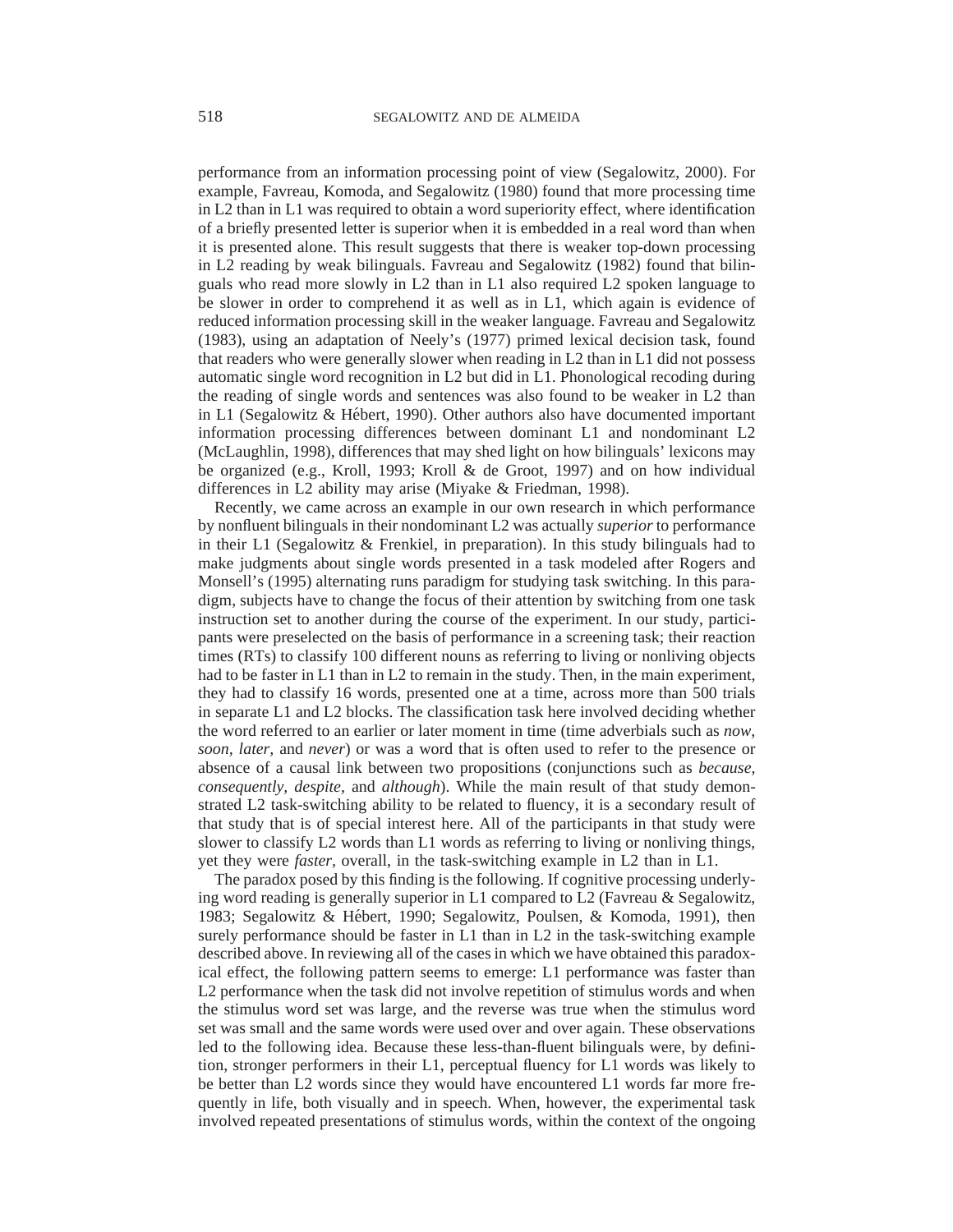experiment, word recognition fluency presumably improved markedly, as has been observed in studies of repetition priming (e.g., Franks, Bilbrey, Lien, & McNamara, 2000; Scarborough, Cortese, & Scarborough, 1977). For example, Segalowitz and Segalowitz (1993) found that by the time an L2 stimulus word had been repeated for the sixth time in the context of a lexical decision task, there was evidence of automatic processing that had been absent on performance with the first presentation. So perhaps in the task-switching example described earlier, the repetition of the same small set of words across trials resulted in such improved perceptual fluency that speed of word recognition differences between the languages vanished.

This may explain why word recognition ceased to be faster in L1 than in L2. But why did word recognition in L1 become *slower* than in L2? A possible explanation comes from work reported in an unpublished thesis by Vasos (1983) and described in detail in Segalowitz (1986). In that study, a category name (e.g., CLOTHING) was used to prime a judgment about a pair of line drawings (about whether the two objects pictured belong to the same semantic category). Prime words were either in L1 (English), in L2 (French), or neutral nonwords. The objects pictured were either high or low prototypical members of their respective categories. The most important result came from the condition in which two objects from the same category were depicted. Highly fluent bilinguals showed equally high facilitation effects for both levels of prototypicality and in both L1 and L2 when the appropriate category name prime word was shown. Less fluent bilinguals showed facilitation effects across both levels of prototypicality only in L1 and only with high prototypical items in L2. In a second study, Vasos had subjects judge whether a category name (e.g., CLOTHING) correctly named a pictured item that followed (e.g., a coat). A category repetition trial (e.g., CLOTHING followed by a picture of a hat) could occur after 0, 1, or 2 intervening trials (lags of 0, 1, or 2) involving other category names. She found facilitation effects for lags 0, 1, and 2 in L1 but only for lag 0 in L2. Together, these results suggest that for some bilinguals, a target word in L2 might not influence the processing of concepts that are relatively remote (less prototypical or weakly associated) from the core meaning of the target word and that the influence of a category name is not as enduring in L2 as in L1. In these senses, the representations of L1 words may be thought of as being less restricted in scope than the representations of L2 words. A possible consequence of this difference is that word representations may overlap or interact with each other more in L1 than in L2. In some psychological tasks, such interactions may actually create interference and thereby slow down performance more in L1 than in L2. According to this account, once L1 and L2 words have reached some kind of parity in terms of perceptual fluency, such word interactions in L1 could result in performance actually being slower in L1 than in L2 due to overlap among L1 items, thereby producing the L2-better-than-L1 effect. The goal of the current research was to investigate this possibility by first deliberately producing an L2-better-than-L1 effect and then measuring overlap in word meaning representations to see whether these are associated with the L2-better-than-L1 effect.

The research strategy adopted was the following. To highlight the L2-better-than-L1 effect, we selected two tasks for English-dominant English–French bilinguals to perform, one in which we expected L1 performance to be better and the other in which we expected L2 to be better. The first task involved a simple speeded classification in which words appearing one at a time had to be classified as belonging to one of two semantic categories. The stimulus words were verbs of motion ( *jump, run,* etc.) and verbs involving psychological states (*wonder, hate,* etc.). There was a long list of such stimuli—48 in L1 and their translation equivalents in L2—and each word was seen only once in this classification task in a given language.

The second task involved a small subset of these words used over and over again.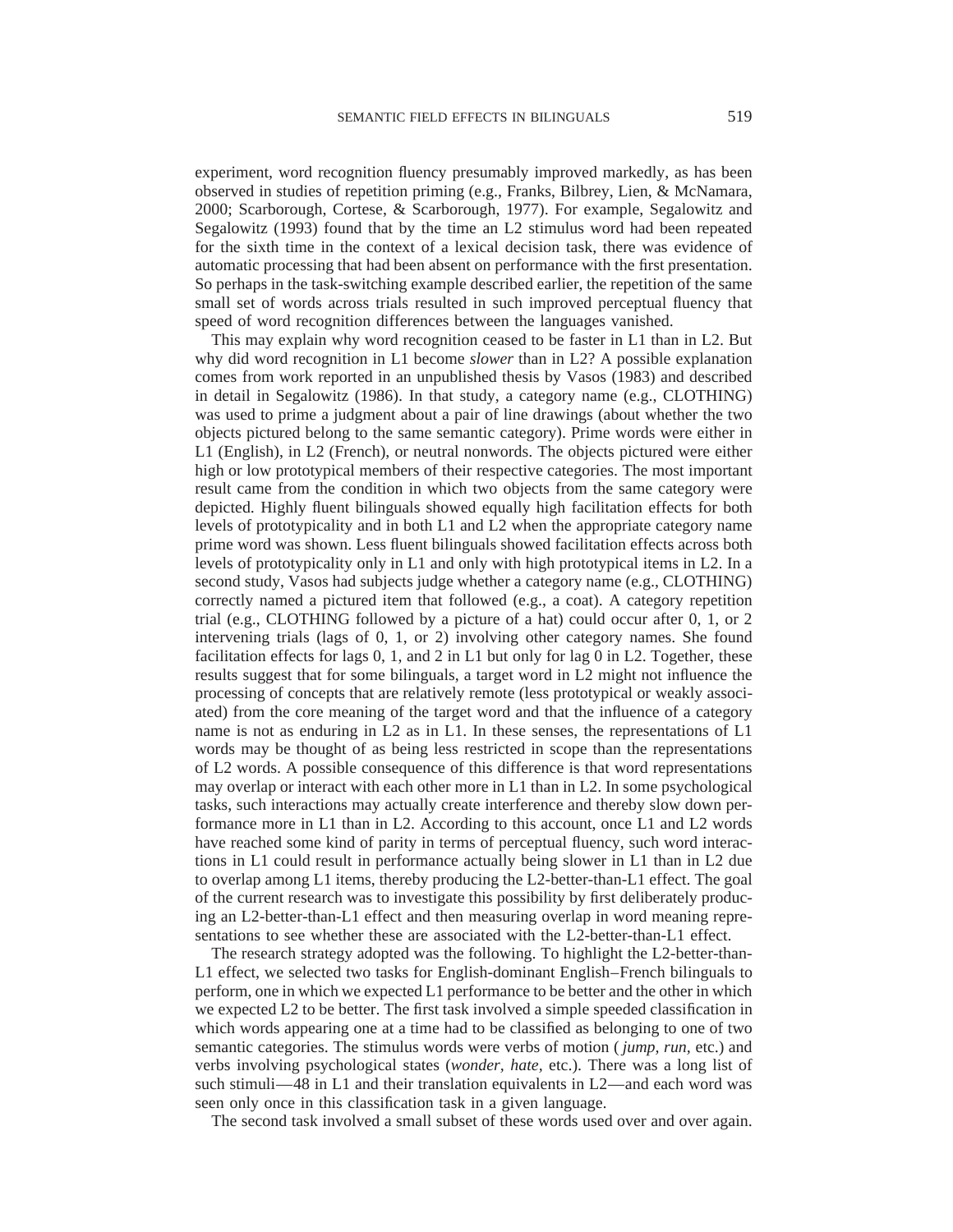This time, the classification was arbitrary; that is, the words were randomly assigned to two categories without regard to meaning. It was expected that in this task the repetition of stimuli would remove any L1 perceptual fluency advantage. To the extent that the semantic representations of L1 words interact more with each other than do the corresponding representations of L2 words, learning the arbitrary category assignments in L1 should be harder, compared to what happens in L2, because of confusions created by the interacting meanings.

Finally, we included a third task to assess separately in each language the degree to which word representations overlap. For this, we used a similarity rating task that permitted us to generate, via multidimensional scaling, separate L1 and L2 ''semantic spaces'' for each subject in which we could locate the motion and psychological verbs. With verbs located in a semantic space, we could measure the degree to which motion and psychological verbs were, as a group, represented distinctly from each other in each language. These distinctiveness measures were then examined to see whether they could explain the pattern of results in the simple and arbitrary classification tasks and thereby help to account for the L2-better-than-L1 effect.

We chose to use verbs rather than, say, nouns for the following reason. Verbs are combinatorial elements—more so than other syntactic categories (see Grimshaw, 1990). Verbs select the number and nature of their arguments, and so mastering the content of a verb goes beyond determining its referring event; it implies being able to determine the participants and their respective roles in the event labeled by the verb. Fluent L1 and L2 speakers who know the meaning of the verb *kick,* for instance, ought to know that it takes two noun arguments: one bearing the *agent* role and the other bearing the *patient* or *theme* role. In this sense, knowing what *kick* means implies knowing more than the syntactic and semantic properties of the verb in itself; it means knowing something about the very conceptual nature of the grammatical constituents the verb requires. These dimensions of a verb's meaning provide additional ways in which the mental representations of related verbs can differ in L1 versus L2, such as in terms of how they resemble one another beyond similarities in the basic events to which they refer. By selecting verbs as the stimulus category of focus, we hoped to increase opportunities for observing differences in the ways in which words in L1 and L2 are represented.

It is important to consider how verbs may differ from and resemble each other. Most current linguistic theories about the nature of verbs rely on the assumption that verbs sharing semantic content share conceptual components in addition to similar argument structures. In decompositional theories of verb representation (e.g., Jackendoff, 1990; Rappaport Hovav & Levin, 1997), for instance, researchers make quite explicit the idea that verb classes are determined in large part by the similarity in the semantic templates of the verbs belonging to the class. For the verb *kill,* a conceptual template might take the form  $[x \text{ CAUSE}(y \text{ BECOME} \leq \text{dead})]$ , for example. In this template, CAUSE and BECOME are primitive concepts, while *x* and *y* stand for the main arguments of the verb *kill* (i.e., the arguments that take the form of the grammatical subject and object of the verb) and *dead* stands for the ''idiosyncratic'' information pertaining to the resultative event (*y*'s changing of state) (see, e.g., Rappaport Hovav & Levin, 1997). Verbs that share components such as CAUSE and BECOME would then share semantic content with *kill*. A detailed discussion of this proposal is beyond the purposes of this article. Suffice it to say that linguists who are at the more decompositional end of the lexical–semantic spectrum (e.g., Jackendoff, 1990) have devised ways of accounting for the shared meanings between members of verb classes by proposing series of features that affect the very nature of those conceptual primitives (e.g., CAUSE), thus distinguishing among subtypes of events (e.g., subtypes of CAUSE).

According to this view of lexical–semantic decomposition, the verbs used in the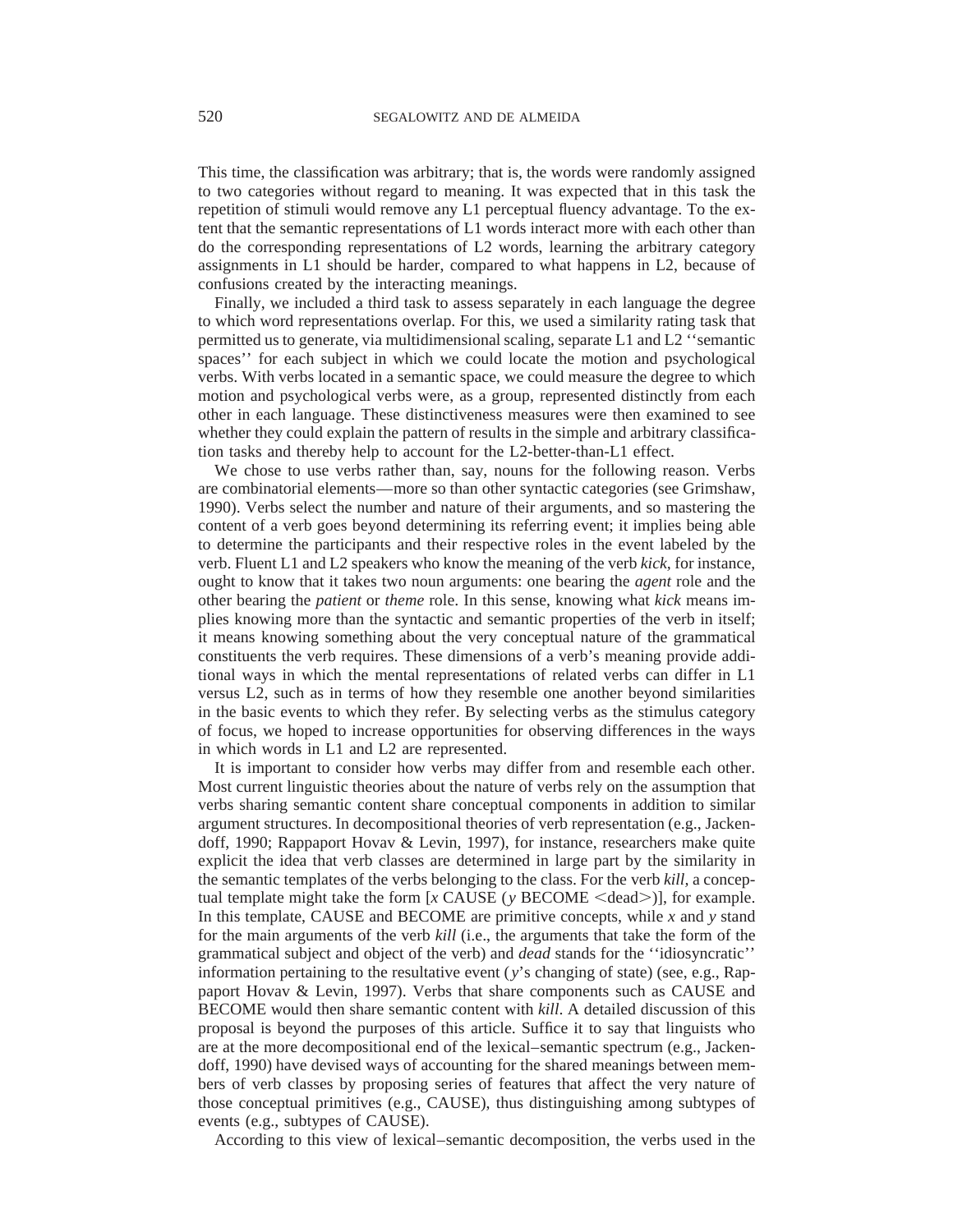current study are said to share at least some conceptual components within their respective classes. For the category verbs of motion, the shared component would be the primitive concept GO, which denotes an event in which the agent or theme travels through space and the ''idiosyncratic'' information would determine how exactly the traveling was achieved. Although alternative views on lexical–conceptual relations exist (e.g., via meaning postulates [see de Almeida, 1999a]), it has to be acknowledged that the idea that shared meaning implies shared semantic or conceptual constituents represents the dominant view within the cognitive science community. In the case of the psychological verbs, however, it is not clear whether there would be a single conceptual component that could be shared by all of its members; verbs in this class can be intransitive or transitive with different types of roles assigned to their arguments. The verbs we used from this class can be found under different categories in Levin's (1994) classification (''Psychological,'' ''Desire,'' ''Social Interaction,'' etc.). It is clear, however, that the verbs we used all share the property of denoting psychological states of the subject or *experiencer* (they all share the feature  $+$ PSYCH, if you will), and thus we can assume that there is conceptual information shared by members of the class that is not captured by the linguistic approaches briefly discussed here. An alternative would be to assume that ''shared content'' is an effect of shared inferences unleashed by verb tokens (see de Almeida, 1999a, b) beyond the purely syntactic or lexical–semantic aspects of a verb's linguistic behavior. Again, a detailed discussion of these classes is beyond the scope of the present exploratory study (for a discussion on different classes of psychological verbs, see Grimshaw, 1990).

We assume that a speaker's ability to distinguish between verb classes in L2 should be at least in part a function of the speaker's representation of the two classes as having distinct semantic components (or templates or sets of inferences). Moreover, it should be expected that the more conceptual components are shared by members of a class, the more ''coherent'' the class is and, therefore, the ''tighter'' its semantic space (i.e., the closer the distribution of the members of the class). We take this view of shared conceptual constitutency as our working definition of ''semantic field'' even if it turns out that verbs are *not* represented by conceptual templates such as the ones proposed in the linguistic literature discussed here. We assumed that multidimensional scaling based on people's judgments of verb relatedness would provide us with a spatial view related to their representation of the verb classes. Assuming our tentative notion of semantic field to be correct, multidimensional scaling should provide a way to measure bilinguals' knowledge of verb classes in terms of overlapping conceptual constituents among members of a given verb class (e.g., among verbs of motion, among psychological verbs) and the degree of separation between classes.

# METHOD

#### *Participants*

Participants were L1 speakers of English ranging in self-reported knowledge of French 2 to 5 ( $5 =$ *fluent*) with a mean of 3.5 collapsed across scales of French reading and speaking ability. No participants rated themselves as a fluent on both scales. All reported learning French as an L2 after first learning English. Only those who performed more slowly on the French than on the English version of the Simple Classification Task described below were retained for the study. The final group consisted of 18 university students (9 females and 9 males), ages 18 to 32 years. Participants were paid or received course credit for taking part in the study.

#### *Stimulus Materials*

Stimulus materials consisted of 24 verbs of motion and 24 psychological verbs in English and their translation equivalents in French, distributed into subsets of 6 verbs each for counterbalancing purposes.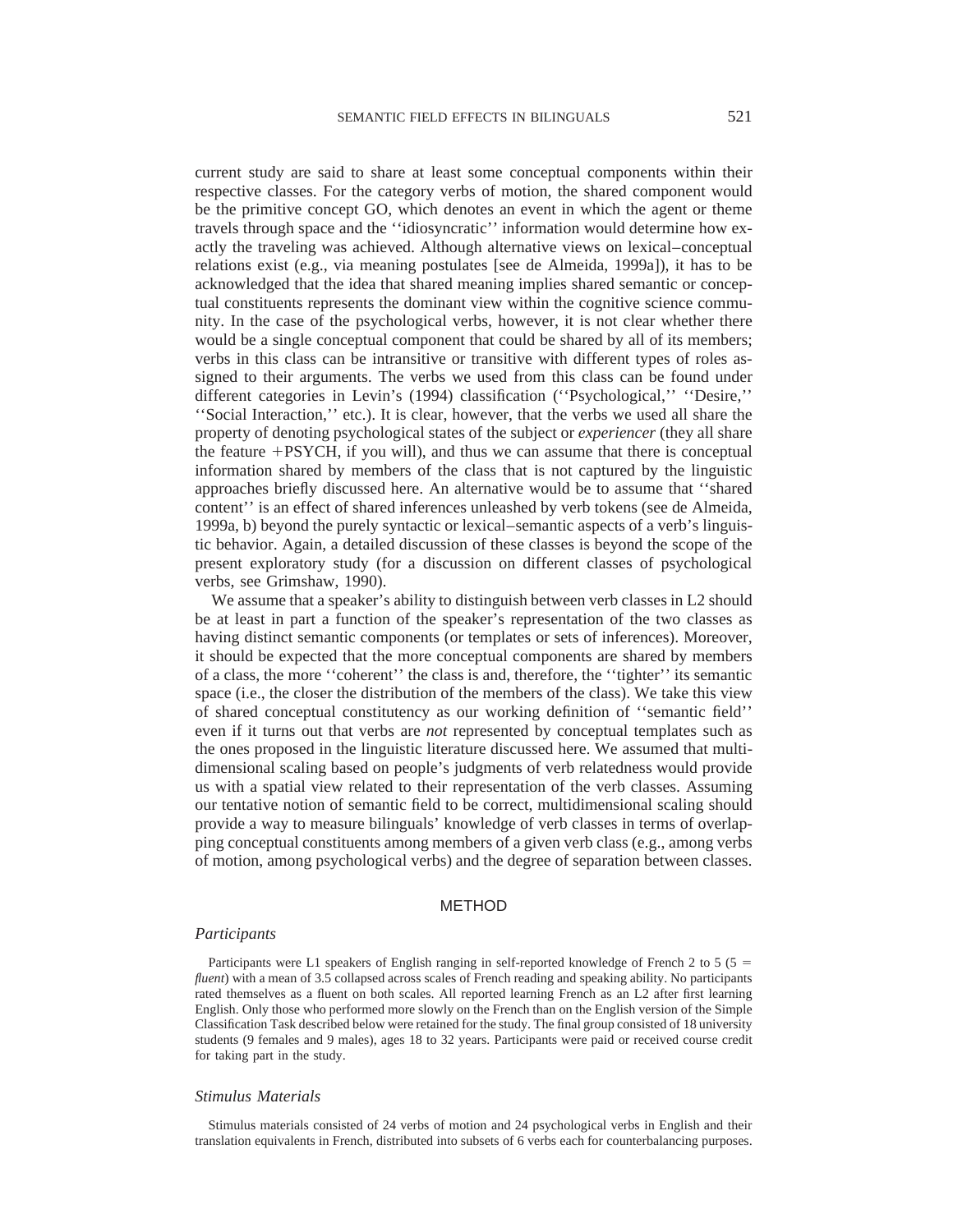In addition, there were 8 filler verbs distributed into two sets of 4 verbs each, and there were 4 warmup verbs (see Appendix). In English, verbs were always preceded by *to* (*to run, to jump,* etc.) to highlight the verb rather than the noun nature of the words. In selecting these verbs, we ensured through pilot testing that they would be known, in the second language, to typical bilinguals found in Montreal. The verbs chosen tended to be of relatively high frequency within their respective languages. In English, the mean frequency for the verbs of motion was 104 per million  $(SD = 129)$  and for the psychological verbs was 114 per million (*SD* = 110), according to Francis and Kucera (1982) (difference not significant). In French, the corresponding mean frequencies were 253 ( $SD = 269$ ) and 271 ( $SD = 336$ ), according to the counts provided by Beaudot (1992) (difference not significant). Not too much importance should be attached to the apparent difference between languages in the mean frequencies of the verbs. The databases for the English and French language lists are not highly comparable, and the French data are incomplete insofar as no frequency information was available for the reflexive form of verbs (e.g., *s'approcher*). What these means do show, however, is that on the whole, the verbs are highly frequent in their respective languages.

#### *Tasks*

There were three tasks: (1) the Relatedness Task, (2) the Simple Classification Task, and (3) the Arbitrary Classification Task.

In the Relatedness Task, participants saw two verbs at a time in the center of the screen, below which was a Likert-type scale ranging from 1 (*not at all related in meaning*) to 7 (*highly related in meaning*). Participants clicked on the number they felt reflected the appropriate degree of relatedness between the two verbs. For a given participant, the verbs used in the Relatedness Task were 6 motion verbs and 6 psychological verbs taken from the full set of 48 verbs plus 4 filler verbs. These words were combined into pairs to form 120 trials.

In the Simple Classification Task, participants saw one verb at a time in the center of the screen, and they had to press a key to indicate whether the verb referred to motion, defined as action involving displacement of the person from one location to another, or to a psychological or mental state. Participants saw all 48 verbs in this task. The first 4 trials consisted of warm-up verbs. Reaction times and errors were recorded.

In the Arbitrary Classification Task, participants were told that they would see 12 verbs: 6 arbitrarily assigned to Set A and 6 arbitrarily assigned to Set B. Their task was to learn to correctly and quickly classify each verb as belonging to A or B. Stimuli were presented in blocks of 12 trials in which the 12 different verbs appeared one at at a time. Participants pressed keys marked ''A'' or ''B'' on each trial according to the category to which they believed the verb belonged. The computer provided auditory feedback each time the participants made an error, enabling gradual learning of correct assignment of verbs to A or B over time. Participants continued receiving such block until they performed 3 blocks in a row with at least 11/12 correct trials on each block or until they completed Block 23. Reaction times and errors were recorded. For a given participant, one of the four subsets of 6 motion verbs and one of the four subsets of 6 psychological verbs were used. Assignment of verbs to Sets A and B was different for each participant and was random with the restriction that each set had exactly 3 motion verbs and 3 psychological verbs in it.

## *Design*

Each participant performed all three tasks, each first in one language and then in the other, with language order counterbalanced.

Participants were assigned to different counterbalancing groups that determined which subsets of stimuli were used in each task. In the Relatedness Task and the Arbitrary Classification Task, these subsets were selected so that (a) the English and French words were not translations of each other and (b) the words used in the Relatedness Task were different from those used in the Arbitrary Classification Task. All of the verbs were seen in the Simple Classification Task.

In the Relatedness Task, the verbs of motion were combined with each other to form a set of 15 unique within-set pairs, the psychological verbs were combined to form another set of 15 within-set pairs, and the motion and psychological verbs were combined to form 36 between-set pairs. Finally, the motion and psychological verbs were combined with filler verbs, and filler verbs were combined with each other to create the remainder of the 120 pairs. Filler verbs were included to encourage participants to think about the verbs more broadly than simply as motion or psychological verbs. Across the 120 pairs, the occurrence of motion and psychological verbs overall was equated, and the occurrence of each particular verb was approximately equal to that of each other verb. The 120 pairs were presented in a different random order for each participant with the following restrictions. First, the initial 12 tirals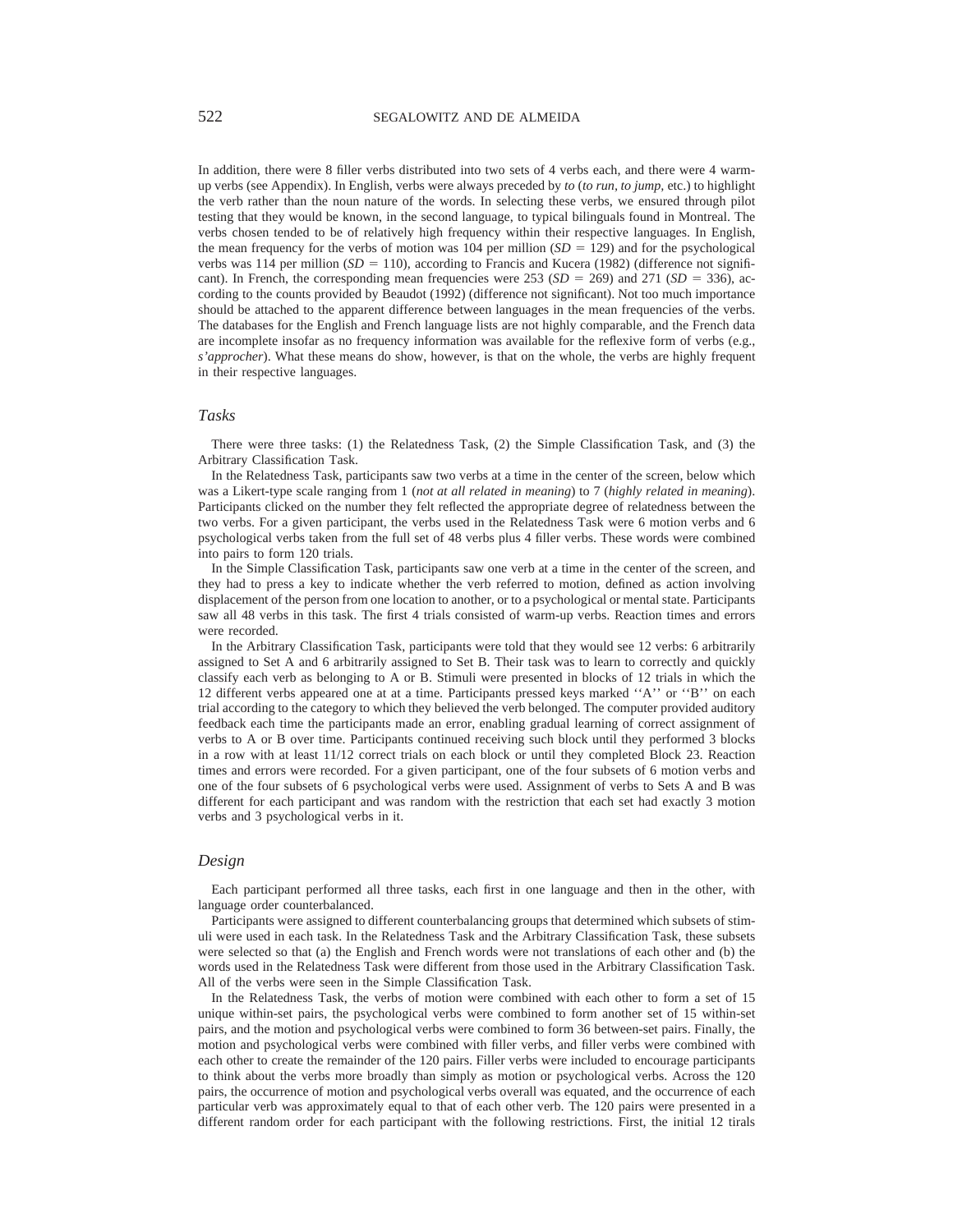involved only pairs composed of 1 filler verb and 1 motion or psychological verb, to serve as warmup trials and to make participants aware of the full range of words involved. Second, the last 4 trials involved only pairs composed of filler verbs, Third, the left–right location on the screen of motion and psychological verbs within a pair was counterbalanced, with each verb occurring approxiamately half of the time on each side.

In the Simple Classification Task, the first 4 trials consisted of the 4 warm-up verbs, and the remaining trials consisted of the 48 motion and psychological verbs presented in a different random order for each participant.

In the Arbitrary Classification Task, the order of presentation of the 12 verbs within each block was randomized from block to block. By way of illustration, 1 participant had to learn to classify as Group A the verbs *hurry, exit, rise, blame, value,* and *recall* and as Group B, the verbs *crawl, travel, step, understand, desire,* and *conclude.*

#### *Procedure*

All participants performed the Relateness Task, the Simple Classification Task, and the Arbitrary Classification Task in that order, half performing each task in English first and half performing it in French first. When performing the Relateness Task, no mention was made of the fact that most of the verbs could be classified as either motion or psychological verbs. Each participant was tested individually in a dimly lit room. All tasks were prepared in Apple Hypercard and presented on a Macintosh computer.

#### RESULTS

### *Simple Classification Tasks*

The 18 participants' reaction times, when correctly classifying words as motion or psychological verbs, were faster in L1 (English) than in L2 (French) (1039 vs 1397 ms),  $t(17) = 6.710$ ,  $p < .001$ . Their RTs in L2 were, on average, 36.19% (*SD*)  $= 22.78$ ) slower than in L1. Error rates in L1 were 3.2% and in L2 were 11.6%. This RT advantage for L1 was not surprising given that participants were retained in the study only if their L1 RTs were faster than their L2 RTs. In the rest of the analyses, we wished to use performance in the Simple Classification Task as an index of L2 ability on the assumption that the more fluent a person was in the language, the faster he or she would be able to recognize and understand words in that language. However, L1 RTs correlated very strongly with L2 RTs ( $r = .907$ ,  $n = 18$ ,  $p <$ .001), indicating that about 82% of the variance in L2 performance could be explained by the variance in L1 performance. This presumably reflects the fact the two tasks overlapped considerably in demands, each requiring similar reading skills, decision making, motor responses, and so on. Because of this overlap, raw L2 RTs seemed inappropriate as an index of L2 ability. Therefore, to obtain a measure not reflecting factors related to L1 performance, we partialled out L1 RTs from L2 RTs and used the residuals as the index of a person's L2 ability. Positive residuals indicated that the participant performed more slowly and hence at a lower level than expected relative to others in the group, after taking into account his or her L1 performance. Negative residuals indicated faster and hence better performance in L2 relative to others in the group, after taking into account the participant's L1 performance. It must be remembered, of course, that all of the bilinguals performed less well (i.e., more slowly) in L2 than in L1. These residuals served subsequent analyses as an L2 Ability Index.

Finally, an item analysis was carried out in which we compared the mean RTs for each verb averaged across the 18 participants. The factors in this analysis were Language (English or French), Verb Type (Motion or Psychological), and Frequency (High or Low on a median split within each subcategory). The analysis yielded a significant Language effect, with mean RT for English (L1) being faster (1004 ms) than in French (L2) (1237 ms),  $F(1, 87) = 9.211$ ,  $p = .0032$ . There was also a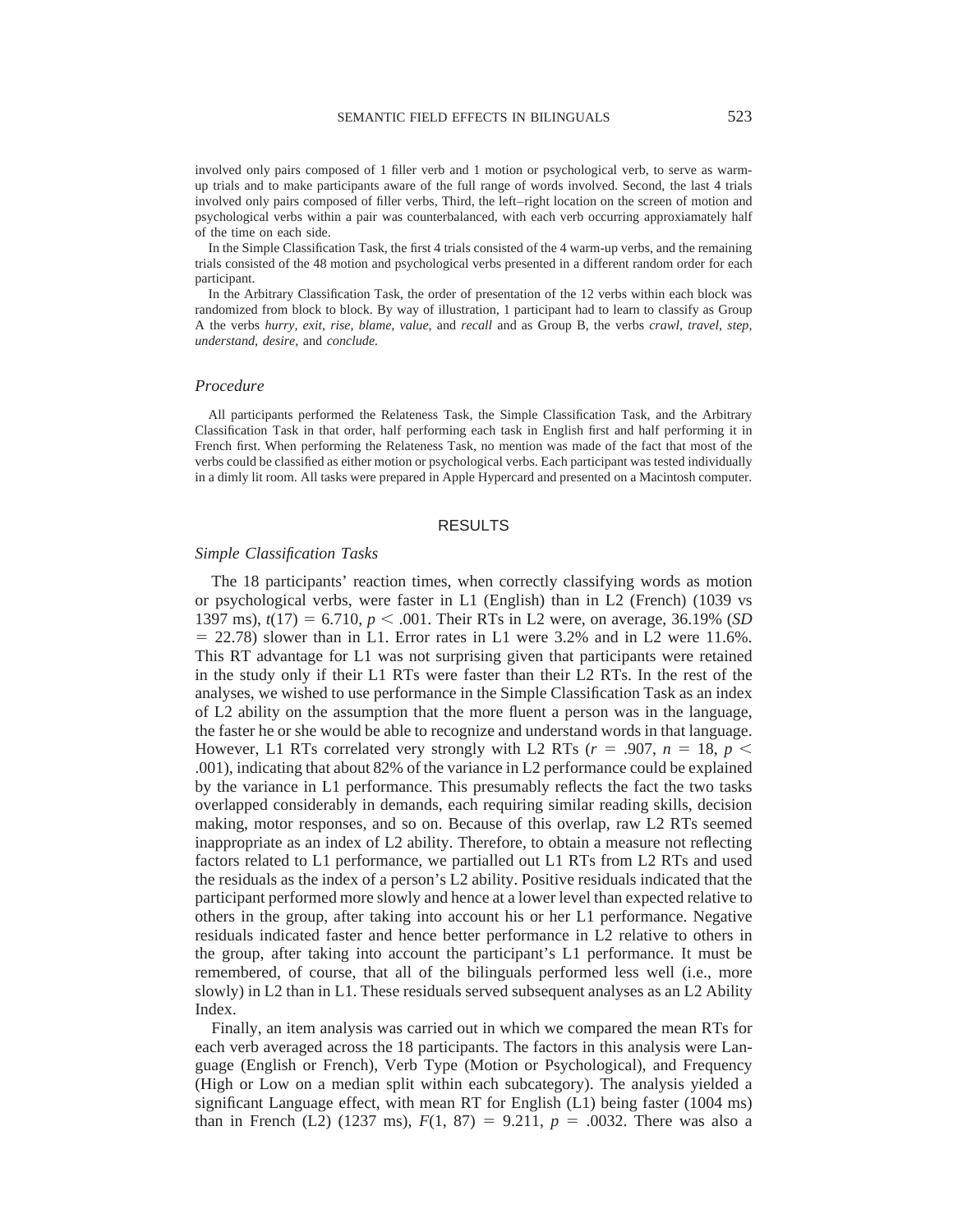marginally significant Language by Verb interaction,  $F(1, 87) = 3.703$ ,  $p = .0576$ , in which L1 psychological verbs were responded to significantly faster (910 ms) than were motion verbs (1099 ms), whereas in L2 there was no significant difference between the two verb groups (1294 vs 1183 ms). All effects involving frequency were not statistically significant, all  $Fs < 1$ , except for the significant three-way interaction,  $F(1, 87) = 5.030$ ,  $p = .0275$ , that could not be readily interpreted. (The pattern obtained indicated that for L1 psychological verbs, RTs were faster for lowfrequency than for high-frequency verbs, and the opposite was true for motion verbs; for L2 psychological verbs, the exact opposite pattern occurred, with low-frequency psychological verbs, and high-frequency motion verbs being responded to faster than the corresponding high-frequency psychological and low-frequency motion verbs.)

#### *Arbitrary Classification Task*

This task proved to be very difficult in both languages. Only 1 participant reached the final criterion in L1 before Block 23, and none did so in L2. Reaction times were highly variable throughout, so it was difficult to identify in a consistent fashion when during learning a participant had reached optimal performance. To obtain a useful learning measure on this task that could be compared across L1 and L2, we decided to focus on performance in Blocks 4, 5, and 6. By Block 4, participants had received accuracy feedback three times on their classification of each of the 12 verbs. We reasoned that by Block 4, participants might have begun to classify some of the verbs correctly on a consistent basis. For each participant, we tallied across Blocks 4, 5, and 6, separately in L1 and L2, the number of different verbs that were responded to correctly on all three blocks. On this criterion, 13 of 18 participants performed in the predicted direction ( $p < .05$ ,  $n = 18$ , sign test), performing correctly on more verbs in L2 (3.2) than in L1 (2.3). It was not possible to compare RTs for L1 and L2 verbs correctly responded to across these three blocks because many participants did not reach criterion in L1 on any verbs. Thus, the main finding in the Arbitrary Classification Task was that, once learning of the classification had begun, performance in L2 was significantly better than in L1 in the sense that more verbs were consistently responded to correctly in L2 than in L1. This provided another example of the paradoxical L2 performance effect described earlier.

We were also interested in whether L2 ability level correlated with performance on the Arbitrary Classification Task. To examine this, we correlated L2 ability—as indexed by the residualized RTs described earlier—with the number of L2 verbs reaching criterion in the Arbitrary Classification Task. This correlation was significant  $(r = -.503, n = 18, p = .033)$ , indicating that the greater a person's ability in L2 (the smaller residual index), the more L2 verbs that person was able to classify correctly in Blocks 4, 5, and 6. The identical significant correlation ( $r = -.503$ , *n*  $= 18$ ,  $p = .033$ ) was obtained when L2 ability was correlated with the difference between L2 and L1 performance (L2-better-than-L1 effect) on the critical blocks in the Arbitrary Classification Task.

## *Relatedness Task*

Each participant's ratings for pairs involving only motion and psychological verbs (no fillers) were converted from similarity ratings (relatedness ratings) to dissimilarity ratings by subtracting each score from 8, and these dissimilarity ratings were submitted to multidimensional scaling analysis in a separate analysis for each participant. The same analysis was performed for each participant, using a three-dimensional solution in every case, to compute the Euclidean distances between the 12 verbs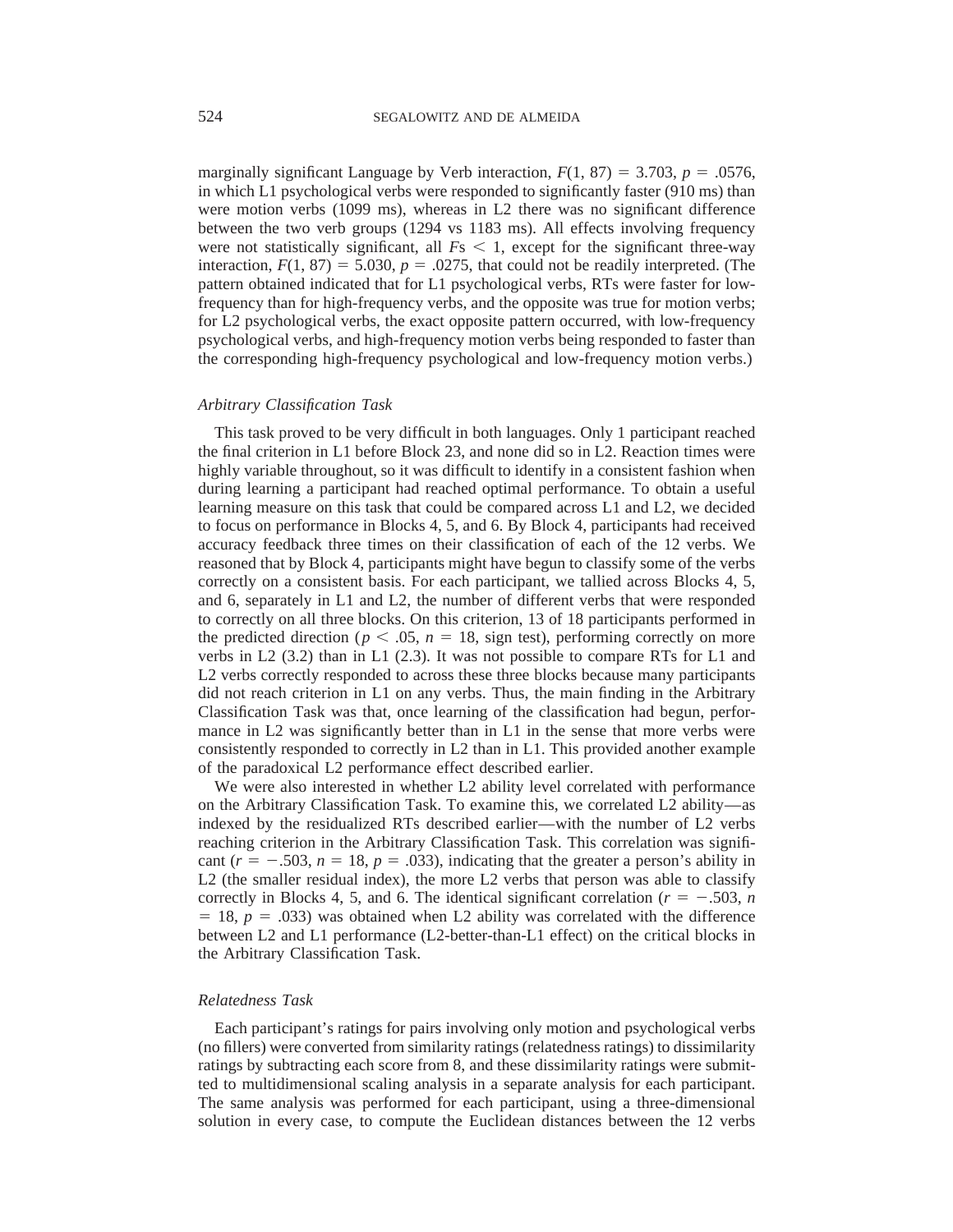for each participant. The analyses were run in Systat 5.1 using Kruskal scaling. We conducted analyses individual by individual rather than by collapsing the data across all participants because our interest was in how each individual's verb class separation was related to performance on the other tasks. In this study, we did not focus on the specific dimensions underlying verbs' semantic represenations in L1 and L2, although clearly that would be interesting to pursue.

The Euclidean distances obtained from these individual analyses were then used to compute, for each participant and in each language, a mean within-verb group distance, that is, the mean of the distances among the verbs of motion and among the psychological verbs. We also calculated the mean between-verb group distance, that is, the mean of the distances between each motion and each psychological verb. The ratio of the mean between-verb group divided by the mean within-verb group provided a dimensionless Verb Group Separation Index for each subject, indicating how far apart the motion and psychological verbs were from each other relative to that person's mean within-verb group distance.

We had two hypotheses concerning the Verb Group Separation Index. First, we originally predicted that the index would be smaller in L1 than in L2, reflecting the greater semantic richness and hence overlap of L1 verbs. The data did not support this. There was, in fact, a nonsignificant difference in the opposite direction (1.234 vs 1.209 for L1 and L2, respectively,  $t(17) = 0.384$ , *ns*).

Second, we hypothesized that performance in the Arbitrary Classification Task would reflect semantic field overlap; that is, better classification performance in L2 would reflect greater separation of the verb fields in L2. To test this hypothesis, we correlated performance on the Arbitrary Classification Task with the Verb Group Separation Index. We did this in two ways. We found that the L2 Verb Group Separation Index correlated significantly with L2 performance on the Arbitrary Classification Task after L1 performance on the Arbitrary Classification Task had been partialled out ( $r = .656$ ,  $n = 18$ ,  $p = .003$ ). We also found that the correlation remained significant when we further partialled out the L1 Verb Group Separation index scores from the L2 Verb Group Separation index scores  $(r = .669, n = 18, p = .002)$ . These results indicate that the better performance seen in L2 compared to L1 in the Arbitrary Classification Task was strongly related to the degree to which the verb categories were separated in L2 and to the degree to which this separation was greater in L2 than in L1.

Finally, we were interested to see whether there was a relationship between L2 ability level, as indicated by the L2 Ability Index, and the degree of semantic separation between verb categories. The correlation between each participant's Verb Group Separation Index difference (L2 minus L1, reflecting the degree to which the semantic fields were more separated in L2 than in L1) and the L2 Ability Index was highly significant ( $r = .746$ ,  $n = 18$ ,  $p = .001$ ). This result indicated that the faster a person was at classifying motion and psychological verbs in L2, after taking his or her ability in L1 into account, the greater was the semantic separation between the two classes of verbs in L2 for that person.

## **DISCUSSION**

The main results of this study are the following. First, we succeeded in producing both the normal L1-better-than-L2 effect and the paradoxical L2-better-than-L1 effect. Bilinguals were significantly faster in L1 than in L2 in the task requiring speeded classification of motion and psychological verbs but were more accurate in L2 than in L1 in the initial phases of learning a random assignment of motion and psychological verbs to different categories in the Arbitrary Classification Task.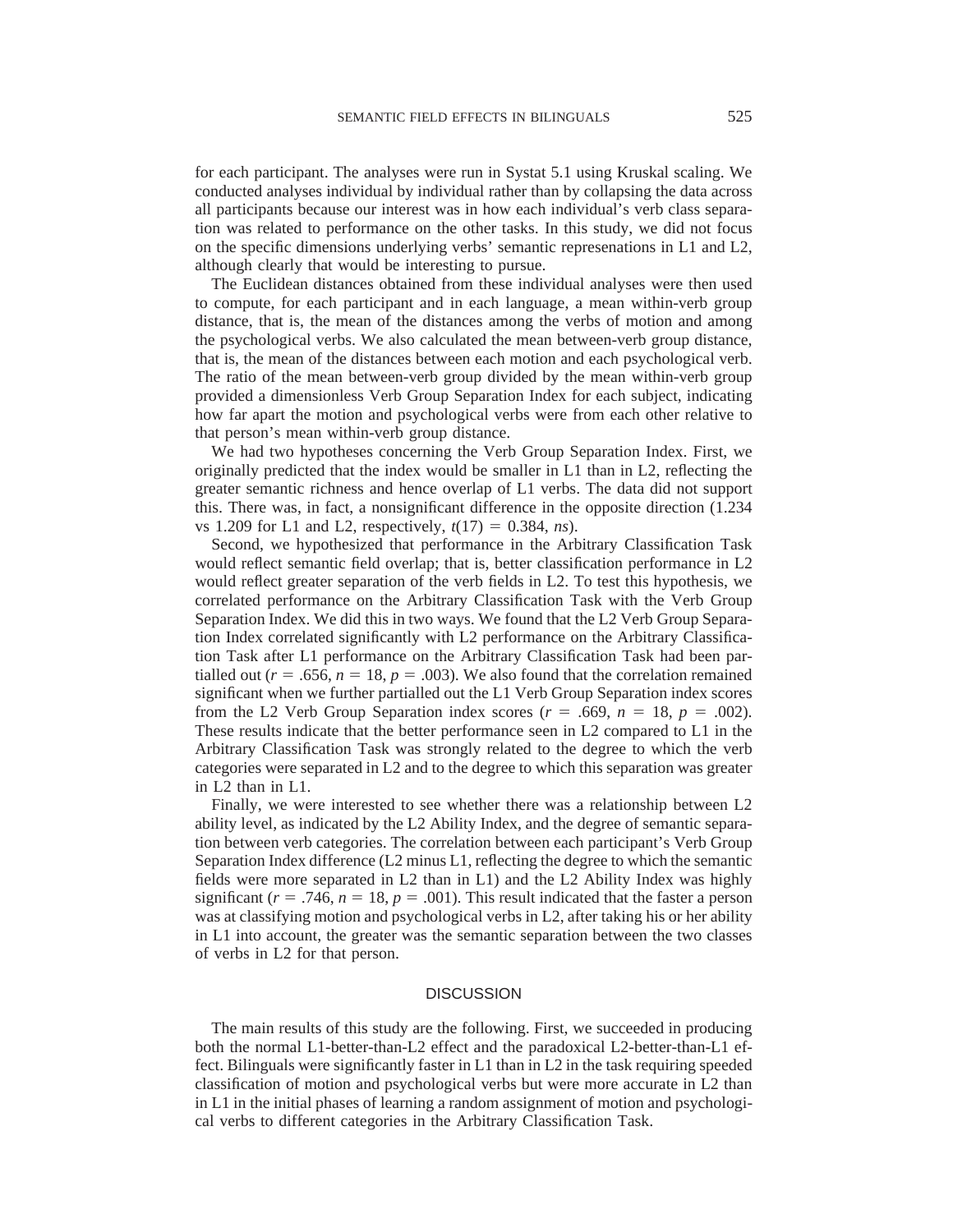

**FIG. 1.** The semantic space for participant ML in L1 (upper panel) and L2 (lower panel) showing the distribution of verbs of motion (open circles) and psychological verbs (solid circles) in a two-dimensional space.

Second, the Verb Group Separation Index scores derived from the Relatedness Task revealed important and statistically significant relationships to performance on the other two tasks. This finding in itself is interesting because it lends support to the use of multidimensional scaling for obtaining psychologically useful information about how words are semantically represented. Figure 1, for example, depicts twodimensional solutions in L1 and L2 for 1 participant. In this case, it can be seen that the motion and psychological verbs in L1 have semantic spaces that overlap considerably, at least when viewed in a two-dimensional space. It is likely that with a higher dimensional solution—three or more dimensions—more separation would become evident. In L2, for this individual, the separation between motion and psychological verbs is already evident in the two-dimensional space. Of course, with a sufficient number of dimensions, greater separation can always be achieved. An interesting question, which was not pursued here, is whether one requires solutions of higher dimensionality in L1 than in L2 in general to achieve a given level of separation among different subsets of words. This might be the case because the better known L1 will generally involve richer (more overlapping) semantic representations.

In the current example, the Verb Group Separation Index for this particular was 0.968 in L1 and 1.688 in L2. This greater L2 separation, however, was not reflective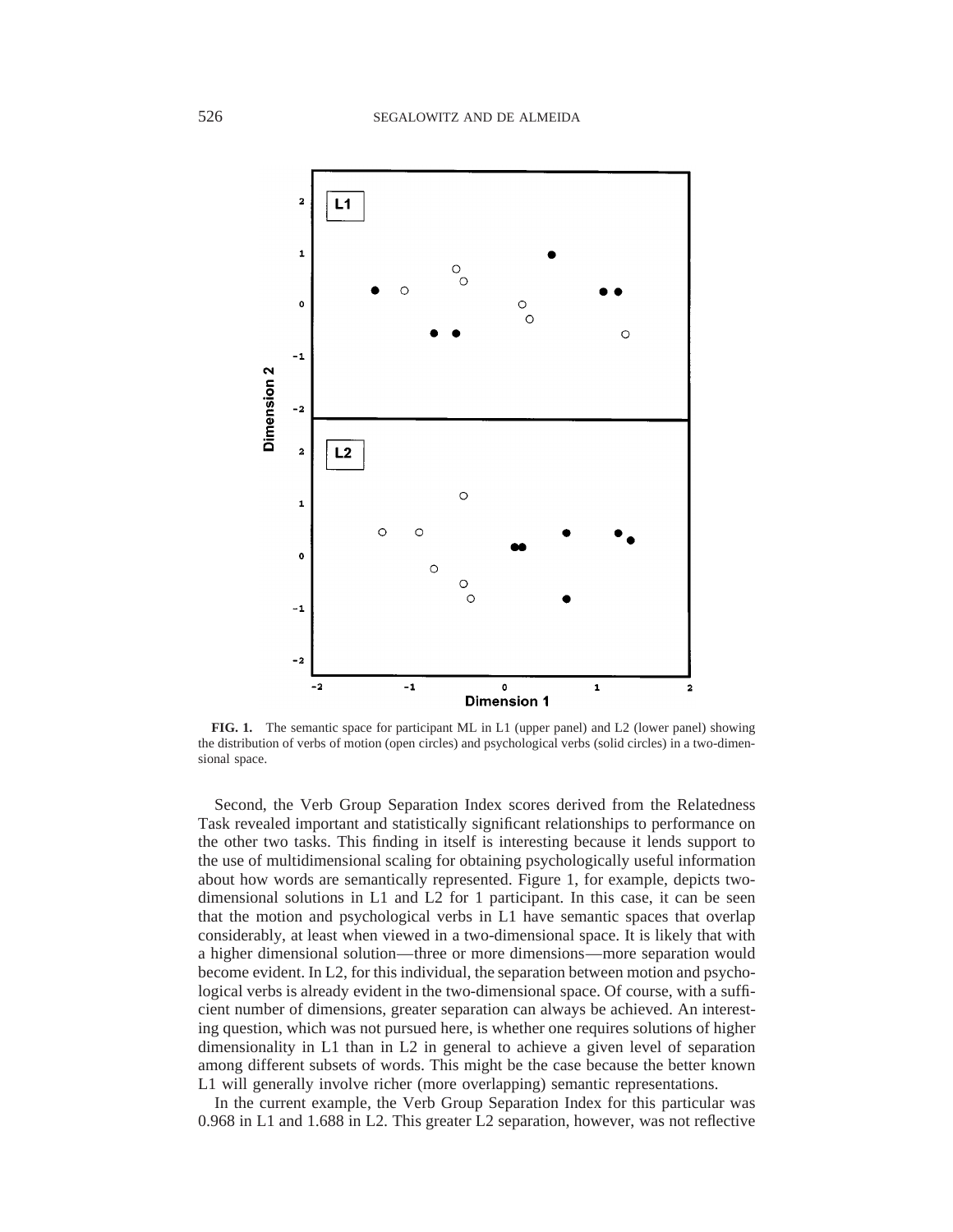of the general pattern obtained across the 18 participants; the Verb Group Separation Index in L2 was not significantly different from that in L1, contrary to what had been hypothesized. Nonetheless, the results did show that the Verb Group Separation Index was significantly correlated with the L2 Ability Index. This indicated that the less overlap there was in a bilingual's representation of motion and psychological verbs in L2, the better was that individual's ability to rapidly classify a stimulus word as a motion or psychological verb in L2. This, of course, was expected because the more distinctive verb groups are, the easier it should be to classify them. Interestingly, the results also revealed that the Verb Group Separation Index was significantly correlated with performance in the Arbitrary Classification Task where the L2-better-than-L1 effect was obtained. Here we found that the better performance was in L2 relative to L1 in the Arbitrary Classification Task (i.e., the greater the L2-better-than-L1 effect was), the greater was the Verb Group Separation Index in L2 than in L1. This pattern of data supports the original hypothesis proposing that the L2-better-than-L1 effect reflects the greater interaction (overlap in semantic representations) between words in L1 than in L2.

This latter point received additional indirect support in the pattern of results obtained in the Simple Classification Task. The item analysis based on verbs instead of subjects revealed that in L1 verbs of motion were responded to significantly more slowly than were psychological verbs, whereas in L2 there was a nonsignificant difference in the opposite direction. This is consistent with the representation overlap hypothesis. According to this hypothesis, in L2 the two verb categories are represented with relatively little overlap between them (either via their conceptual templates or via other mechanisms as discussed before), and so, other things being equal, there is no reason for one group of verbs to be responded to faster than the other. In L1, according to the overlap hypothesis, there should be relatively more overlap between the two categories because word meanings are generally richer in L1. Interestingly, the asymmetry in RTs in L1 may reflect the asymmetrical way in which verbs of motion and psychological verbs may overlap with each other. Verbs of motion tend to have extended meanings that include senses covered by many psychological verbs. That is, while *jump, arrive, come, fall,* and so on, are verbs of motion when understood in their primary senses, these verbs can also have meanings that may overlap with psychological verbs, as in *jump to a conclusion, arrive at a decision, come to believe, fall in love,* and so on. Psychological verbs such as *conclude, decide, believe,* and *love,* however, do not have corresponding extended senses that cover motion.

An important caution must be sounded here, however, regarding the interpretation of the results. Examination of the overall pattern of data points to a potential anomaly. We found in the current study that the greater an individual's L2 ability, with L1 taken as baseline, the greater was the L2 Verb Group Separation Index compared to the L1 Verb Group Separation Index ( $r = .748$ ,  $n = 18$ ,  $p < .001$ ). This correlation could suggest the following odd situation. As a person becomes stronger and stronger in L2 and comes closer to achieving an optimal level of bilingual ability, the L2 Verb Group Separation Index will become even greater relative to the L1 Verb Group Separation Index. However, this clearly cannot be true. At the optimal level of bilingualism, performance in L2 should approximate performance in L1, and hence the Verb Group Separation Index scores in the two languages should become more similar. That is, meanings represented in a fluent bilingual's mental lexicon should be equally rich in the two languages and therefore should overlap with other meanings to a similar extent. In this case, the difference between the two separation index scores should tend toward zero and not become larger as implied by the correlation obtained in this study.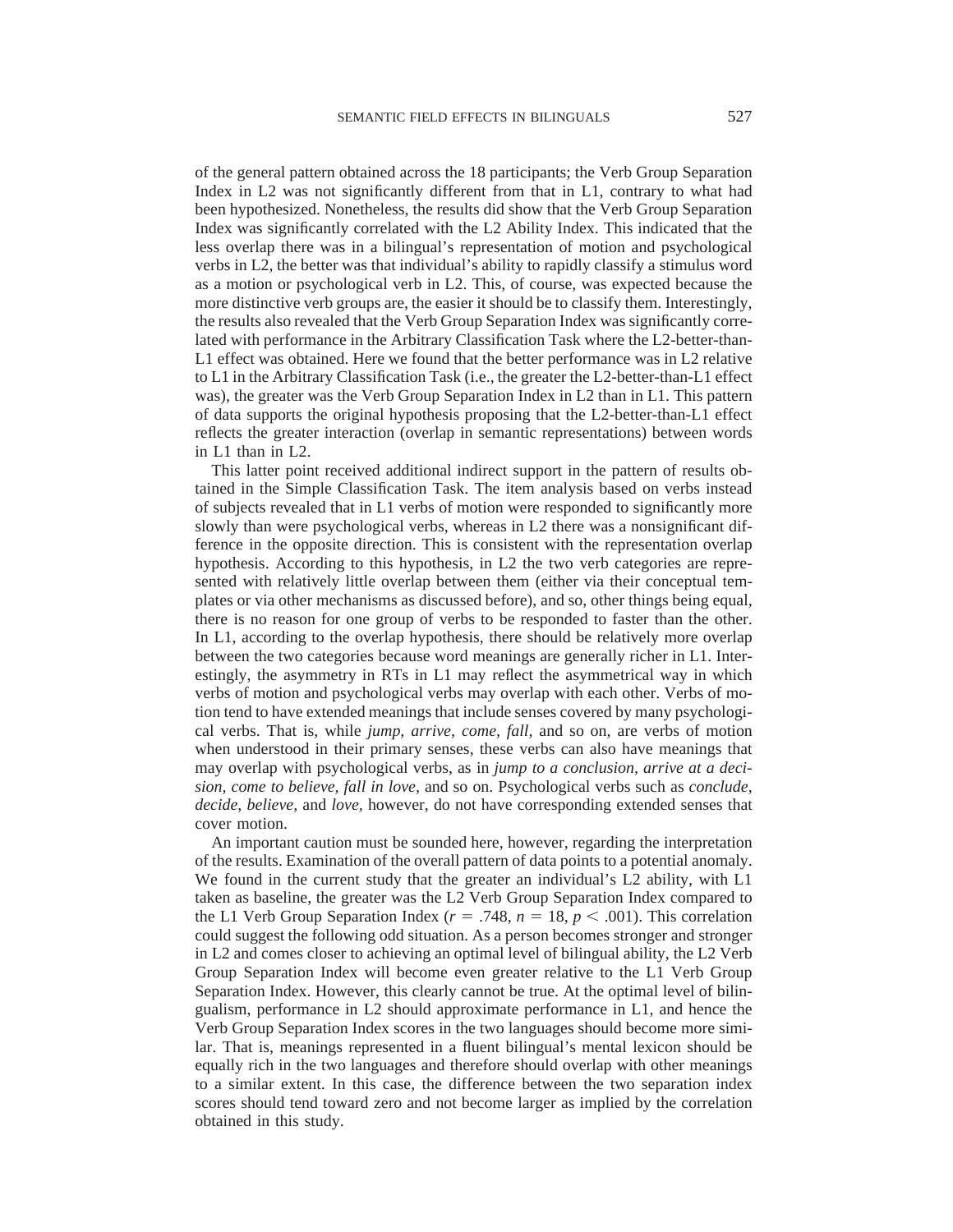

**FIG. 2.** Hypothesized relationship between L2 minus L1 difference in semantic overlap between categories of words within a given language and L2 performance ability. The curve shows how this relationship might vary for strong, moderate, and weak bilinguals.

This potential anomaly may be more apparent than real. Figure 2 illustrates how L2 ability may really be related to the Verb Group Separation Index differences between L2 and L1. At the high end of the scale of bilingual level, shown in the left-hand part of the graph marked ''strong,'' the difference between L2 and L1 Verb Group Separation Index scores is shown to be about zero; that is, representations in the two languages should behave in a similar manner. In the middle range of bilingual level, the part marked ''moderate,'' the relationship is shown as an inverted U. On the weak side of the middle range, the curve is shown as rising (as one moves from right to left), indicating that the Verb Group Separation Index in L2 becomes greater than that in L1, possibly because of the richer semantic connections that exist in L1 that obscure clear category boundaries. As L2 fluency improves, however, this crosslanguage difference must eventually decrease, with the Verb Group Separation Index scores becoming more similar and their difference approaching zero. It is possible, therefore, that the bilinguals in our study came primarily from the weak–moderate range of L2 fluency, and that is why we obtained a strong positive correlation. If we had included a wider range of bilinguals, then the pattern might have been quite different. A question for further research, then, is whether the following stages of development in bilinguals' mental representation of verbs may be identified. At first, bilinguals have difficulty in making fine distinctions between verb categories due to their impoverished representations of the meanings of those verbs. Then, as language skills develop, they are better able to differentiate verbs on the basis of their primary meanings, and this provides a good basis for making between-group distinctions. With even greater language skills, however, secondary meanings enter into the picture and previously clearly defined categories of verbs now begin to overlap more, but for reasons different from those for the overlap expected with weaker bilinguals.

Why should the L2 mental representation of basic words such as *run, jump,* and *believe* be relatively impoverished and involve relatively less overlap with other word representations in comparison to L1? Perhaps, more than is the case in L1, L2 lexical representations directly reflect specific communicative experiences with words. That is, as Jiang and Forster (2001) recently argued, perhaps in late L2 learners the mental representation of words is episodically based rather than semantically based. If this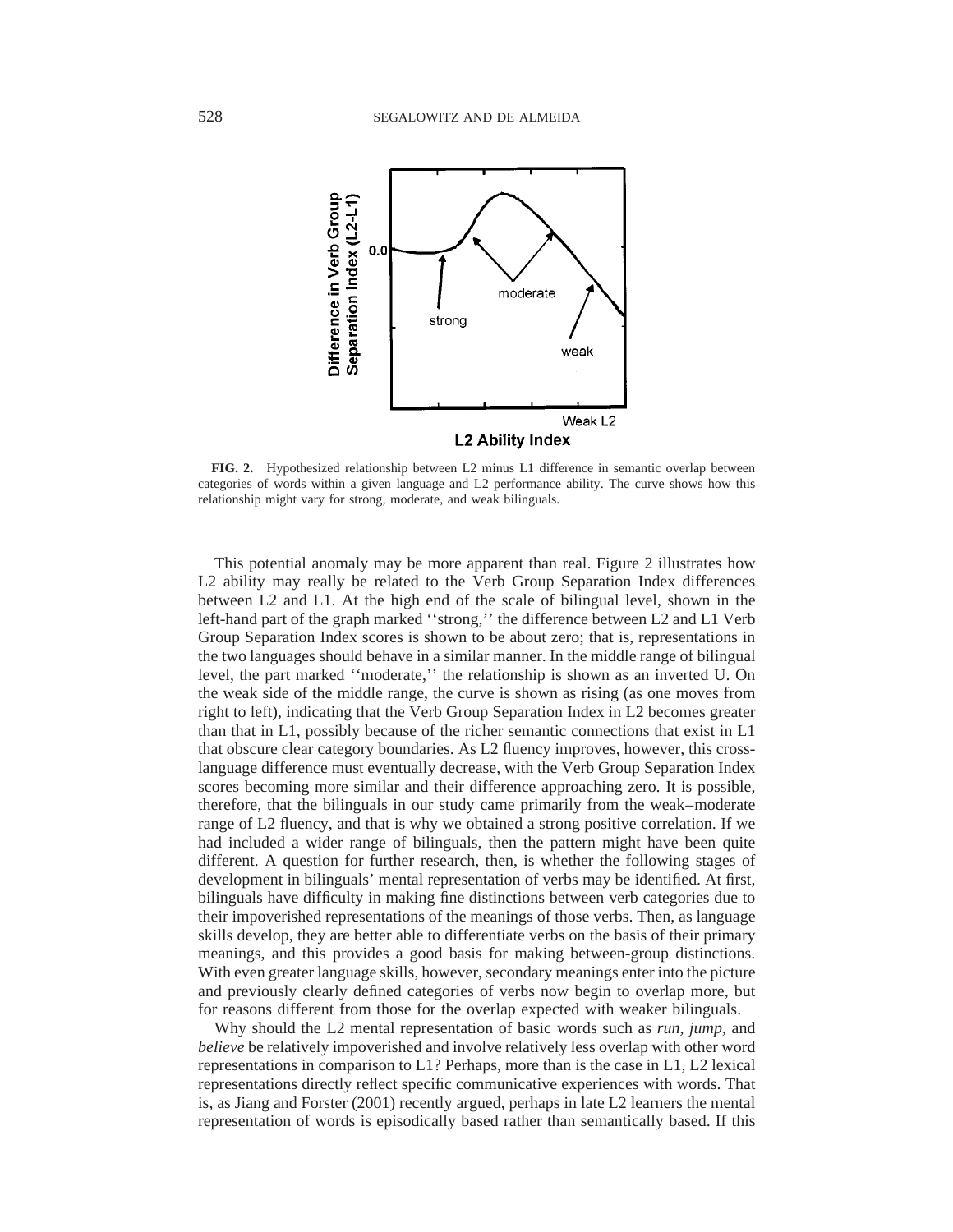is true, then it would not be surprising that even basic words would be less richly represented in L2 given that the learners would have had significantly fewer and less varied encounters with these words. While L2 expressions such as *come to believe* and *jump to conclusions* may be comprehensible to late learners based on semantic considerations, the normal mental representations of *come* and *jump* for these bilinguals might not include these meanings extensions when these expressions have not been directly encountered before in the L2. Thus, to the extent that late learners' L2 communicative experience is impoverished relative to L1, semantic representations—even for basic vocabulary—will be impoverished as well. Note that we are drawing attention here to the low frequency with which the learners encounter the L2 verbs, not to the frequency of the verbs themselves within the language. In L1, for example, some verbs naturally occur less frequently than others, but there is no reason to believe that performance with these verbs should therefore resemble performance with L2 verbs, even though the latter also occur with low frequency in L2 users' experience. This is because L1 users will still have had a great deal of exposure to L1 verbs, so all or most of these verbs' extended senses will be known and readily available, even if some of them happen to occur with low frequency in the language. By contrast, in L2 the overall low rate of exposure will skew the users' experience toward core meanings, because for any given verb the core meaning will tend to be the one most frequently encountered.

Jiang and Forster (2001) recently reported interesting data supporting the idea that late learners represent L2 word meanings episodically. They investigated maskedtranslation cross-language priming asymmetries with Chinese speakers of English as a second language. In one condition, participants performed a lexical decision task on L1 (Chinese) target words preceded by masked L2 (English) words that were either translation equivalents of the target or control words. Participants had to decide whether a target stimulus was a real word in the language, a task that required them to consult their mental lexicon. Jiang and Forster found no significant facilitation for lexical decision to L1 words by the L2 translation primes compared to control primes. They also conducted an episodic recognition task where instead of judging whether a target stimulus was a real word, participants had to judge whether the target stimulus had been seen in a studied list shown just prior to the main task. In the main task, participants had to consult episodic memory to determine whether a stimulus word had been experienced during the earlier study event. In contrast to the lexical decision results, the authors found that L2 translations did prime L1 target words. Finally, they examined the ability of L1 words to prime L2 words; they found L1 priming effects in lexical decision but not in the episodic memory task. The study manipulated stimulus onset asynchrony and introduced measures to rule out possible confounds due to differences in the tasks and speed with which L1 and L2 words may be processed. Thus, Jiang and Forster reported another interesting example of an L2-betterthan-L1 effect (here, in episodic memory priming). Moreover, the explanation they drew from their study—that L2 words are mentally represented in episodic memory rather than in a lexical store—may provide the basis for the effects we observed in our study. Specifically, late learners, such as those who participated in our study, may represent their L2 vocabulary in memory in ways that are strongly related to the experience in which they encounter the words. To the extent that this experience is impoverished in L2 relative to L1, these representations will be impoverished, resulting in an L2-better-than-L1 effect under circumstances such as those created in our study.

The current study supported previous findings from our laboratory and from others of an L2-better-than-L1 effect, even though L2 was the *nondominat* language. The results also suggested that this effect may reflect, in part, differences between the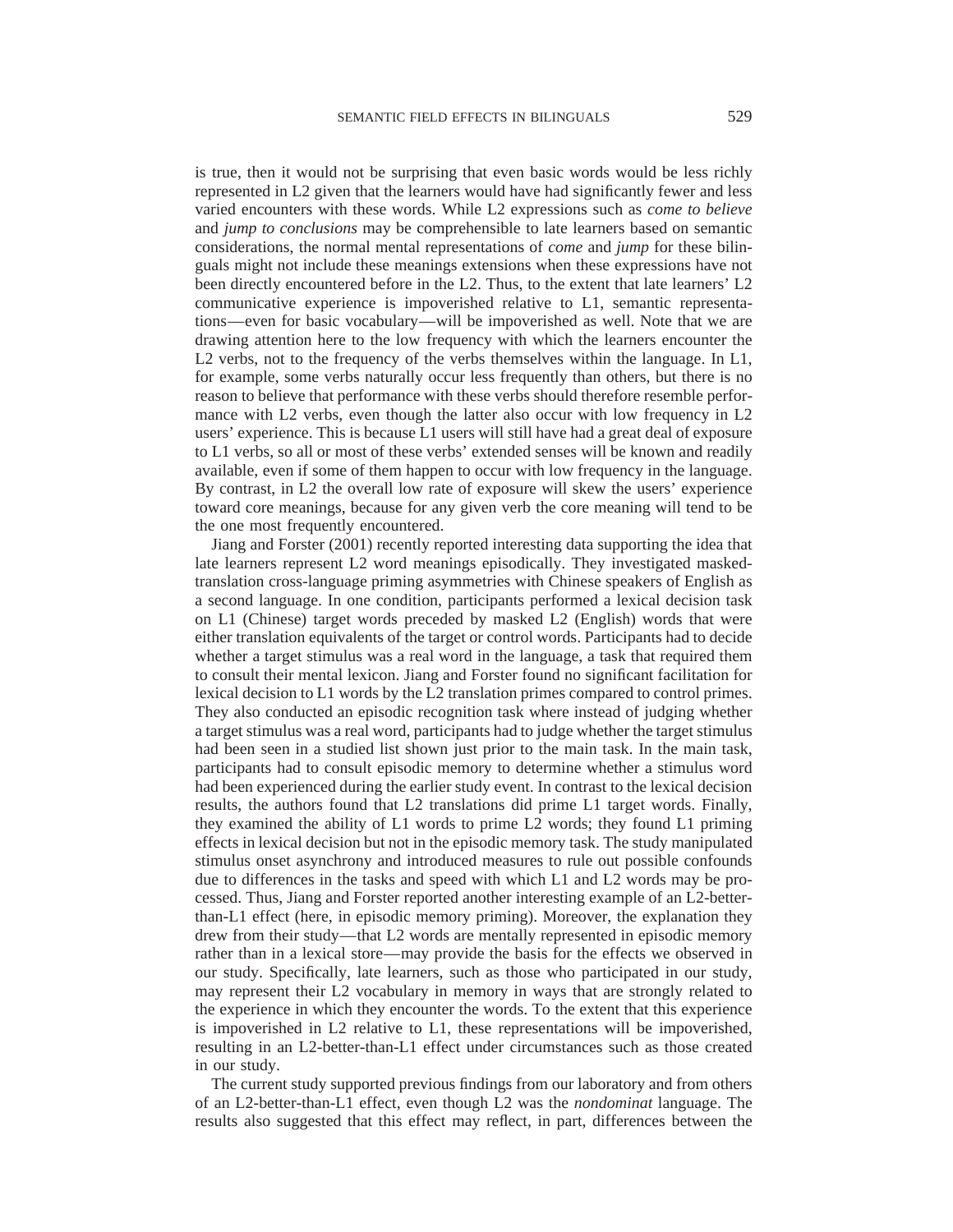way in which semantic fields in L1 overlap with each other compared to field overlap within L2. It was clear from the results that the relationship between semantic field organization and L2 fluency was complex, and future studies will need to include a far wider range of individuals with respect to L2 ability and other classes of lexical concepts. Future research using the techniques developed here should also explore in greater detail the specific nature of semantic field interactions in L1 and L2 and should further explore how concepts labeled by verbs are represented in the minds of bilinguals.

## APPENDIX

Following are verbs of motion, psychological verbs, and filler and warm-up verbs, in English and French (italics), as distributed into subsets for counterbalancing purposes.

*Verbs of motion:* (1) to walk, to run, to jump, to climb, to leave, to rush; *se promener, courir, sauter, grimper, partir, se presser;* (2) to arrive, to enter, to approach, to return, to come, to bring; *arriver, entrer, s'approcher, retourner, venir, apporter;* (3) to cross, to descend, to follow, to escape, to fall, to swim; *traverser, descendre, surivre, s'évader, tomber, nager;* (4) to crawl, to hurry, to travel, to rise, to exit, to step; *ramper, se dépêcher, voyager, se lever, sortir, marcher.* 

*Psychological verbs*: (1) to doubt, to think, to wonder, to like, to hate, to wish; *douter, penser, se demander; aimer, détester, souhaiter;* (2) to want, to remember, to forget, to decide, to hope, to agree; *vouloir, se souvenir, oublier, décider, espérer, s'accorder;* (3) to believe, to imagine, to forgive, to oppose, to realize, to admire; *croire, imaginer, pardonner, contrarier, réaliser, admirer;* (4) to value, to blame, to understand, to recall, to conclude, to desire; *valoriser, reprocher, comprendre, se rappeler, conclure, de´sirer.*

*Filler verbs (Relatedness Task):* (1) to answer, to give, to play, to push; *répondre, donner, jouer, pousser;* (2) to ask, to take, to work, to pull; *demander, prendre, travailler, tirer.*

*Warm-up verbs (Simple Classification Task):* to go, to drive, to feel, to judge; *aller, conduire, se sentir, juger.*

#### REFERENCES

- Beaudot, Jean (1992). *Fréquences d'utilisation des mots en français écrit contemporain*. Montréal: Presses de l'Université de Montréal.
- de Almeida R. G. (1999a). *The representation of lexical concepts: A psycholinguistic inquiry.* Unpublished Ph.D. dissertation, Rutgers University.
- de Almeida, R. G. (1999b). What do category-specific semantic deficits tell us about the representation of lexical concepts? *Brain and Language,* **68,** 241–248.
- Favreau, M., Komoda, M. K., & Segalowitz, N. (1980). Second language reading: Implications of the word superiority effect in skilled bilinguals. *Canadian Journal of Psychology,* **34,** 370–380.
- Favreau, M., & Segalowitz, N. S. (1982). Second language reading in fluent bilinguals. *Applied Psycholinguistics,* **3,** 329–341.
- Favreau, M., & Segalowitz, N. S. (1983). Automatic and controlled processes in the first- and secondlanguage reading of fluent bilinguals. *Memory and Cognition,* **11,** 565–574.
- Francis, W. N., & Kucera, H. (1982). *Frequency analysis of English usage: Lexicon and grammar.* Boston: Houghton Mifflin.
- Franks, J., Bilbrey, C. W., Lien, K. G., & McNamara, T. P. (2000). Transfer-appropriate processing (TAP) and repetition priming. *Memory and Cognition,* **28,** 1140–1151.
- Grimshaw, J. (1990). *Argument structure.* Cambridge, MA: MIT Press.
- Jackendoff, R. (1990). *Semantic structures.* Cambridge, MA: MIT Press.
- Jiang, N., & Forster, K. (2001). Cross-language priming asymmetries in lexical decision and episodic recognition. *Journal of Memory and Language,* **44,** 32–51.
- Kroll, J. F. (1993). Accessing conceptual representations for words in a second language. In R. Schreuder & B. Weltens (Eds.), *The bilingual lexicon* (pp. 53–81). Amsterdam: John Benjamins.
- Kroll, J. F., & de Groot, A. M. B. (1997). Lexical and conceptual memory in the bilingual: Mapping form to meaning in two languages. In A. M. B. de Groot & J. F. Kroll (Eds.), *Tutorials in bilingualism: Psycholinguistic perspectives* (pp. 169–199). Mahwah, NJ: Erlbaum.